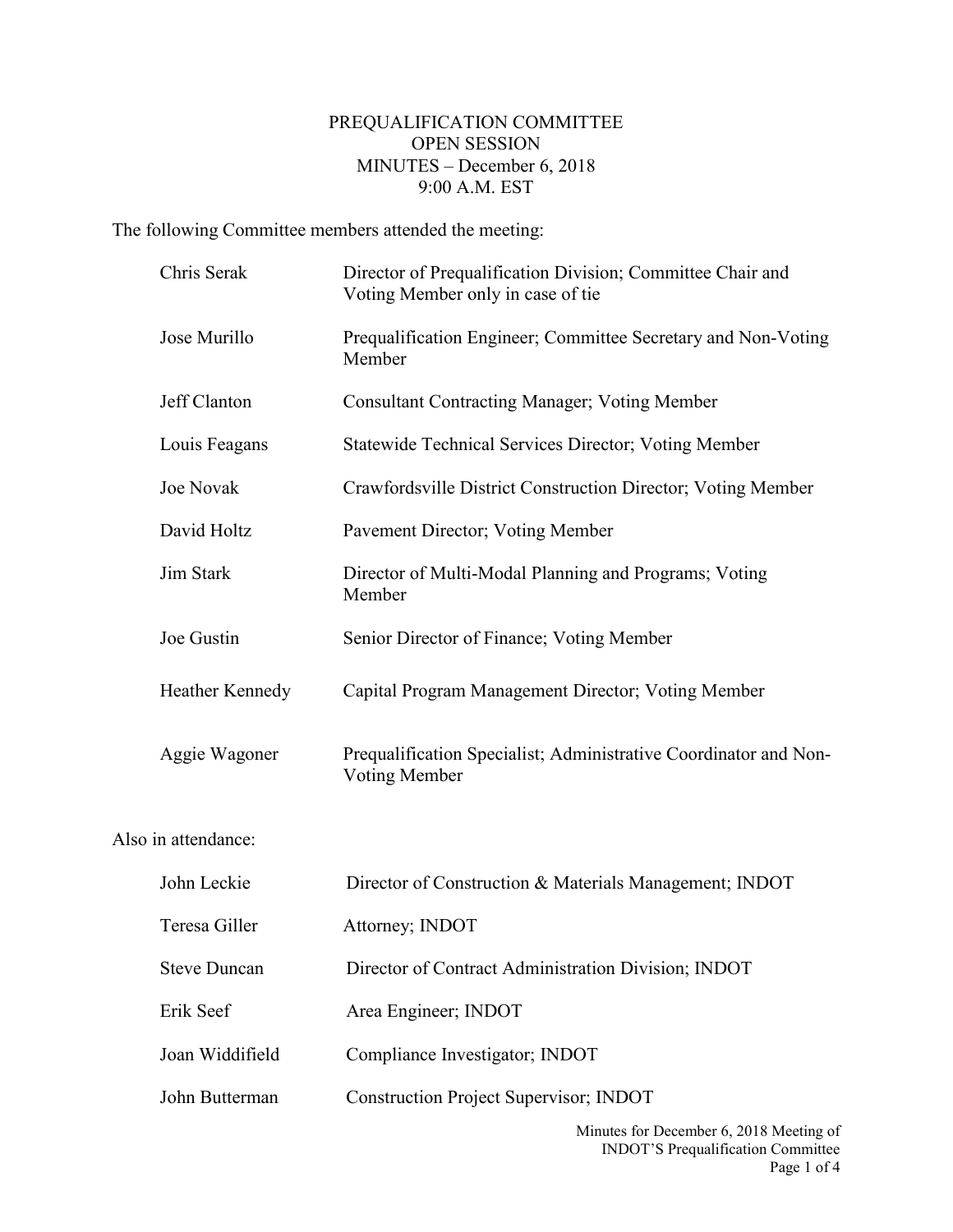| Ben Leege      | <b>Construction Project Engineer; INDOT</b>   |
|----------------|-----------------------------------------------|
| Misty Chandler | <b>Construction Project Supervisor; INDOT</b> |
| Erin Fletcher  | PE; FHWA                                      |
| Roland Fegan   | Deputy Commissioner of Construction; INDOT    |
| Jim Boyer      | Attorney; INDOT                               |
| Aaron Ott      | Apex Consulting & Surveying, LLC              |
| Nana Opoku     | Apex Consulting & Surveying, LLC              |

The Committee reviewed the following agenda items:

- 1. Call to Order and Welcome
- 2. Adoption of November 1, 2018 meeting minutes
- 3. Apex Consulting and Surveying, LLC
	- a. Settlement Presentation
	- b. Discussion
- 4. Consultant Performance Subcommittee Update
	- a. Substandard Notices
	- b. Role of Prequalification Division/PQC
- 5. Contractor Performance Report
- 6. Matter Updates
- 7. New Business
- 8. Public Comment
- 9. Adjournment

## PREQUALIFICATION COMMITTEE MEETING OPEN SESSION December 6, 2018

Serak, Committee Chair, called the meeting to order at 9:06 a.m. EST. All Committee members were present.

- 1. Call to Order and Welcome
- 2. Adoption of November 1, 2018 meeting minutes.

Serak asked if there were any questions or other changes that needed to be made.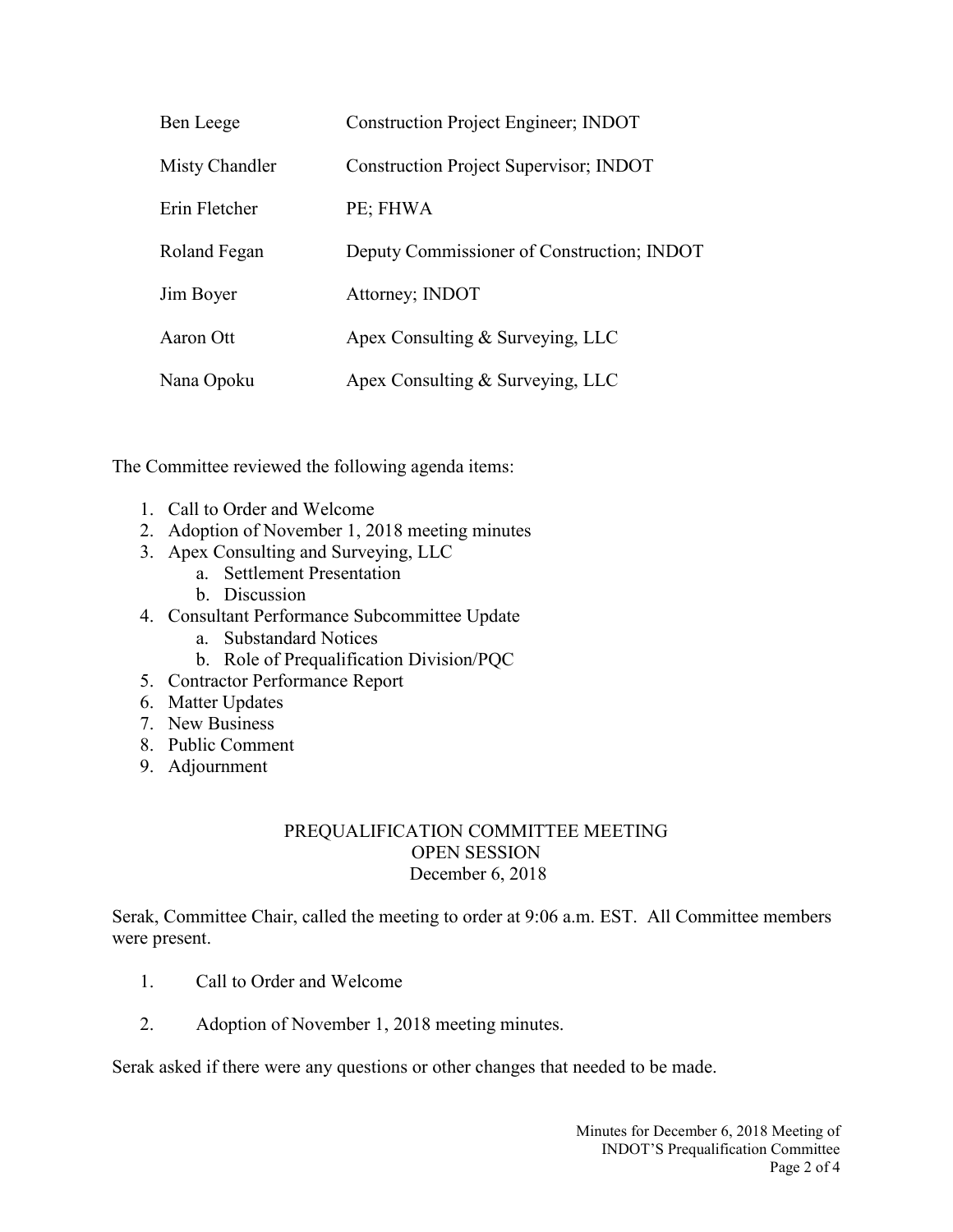The members did not have any questions or additional changes.

Stark moved to adopt the minutes from the November 1, 2018 meeting.

Novak seconded Mr. Stark's motion. All members voted in favor.

3. Apex Consulting and Surveying, LLC

Nana Opoku and Aaron Ott appeared on behalf of Apex. Jose Murillo presented the proposed settlement to the Committee. Committee members discussed and asked questions of Apex representatives.

Following Committee discussion, a motion was made by Fegans and seconded by Kennedy to take a vote on the proposed settlement. A roll call vote was had and the Committee unanimously recommended the proposed settlement be sent to Commissioner McGuinness for approval. The adopted settlement is published along with these minutes on the INDOT website.

4. Consultant Performance Subcommittee Update

Clanton presented a summary of the recent work carried forward by the Consultant Performance Subcommittee. The first set of substandard notices were sent to six consultant firms. Clanton informed the committee that each noticed firm adequately responded to the pertinent performance type owner and no further action was required with regard to the prequalification status of these firms at this time. Clanton informed the Committee that the subcommittee would meet next on December 14, 2018 to further develop processes for remedying substandard consultant performance in close coordination with performance type owners.

5. Contractor Performance Update

Murillo presented a summary of contractor performance over the course of 2018, highlighting patterns, common areas of deficiency, and overall performance statistics for the calendar year. Murillo informed the Committee that only final CR2s were included in his end of year research. Interim evaluations were not included in the presented research. Ways to better aggregate and synthesize evaluation data was discussed. This topic is of ongoing interest to the Committee and Prequalification Division.

6. Matter Updates

Serak and Murillo presented a summary of the status of several pending prequalification matters involving contractor firms. The Committee was informed that several firms may be referred to the Committee for potential remedial action in the first months of 2019. Serak informed the Committee that the Prequalification Division would attempt to resolve most performance related issues without altering prequalification status and in turn necessitating affirmative action by the Committee.